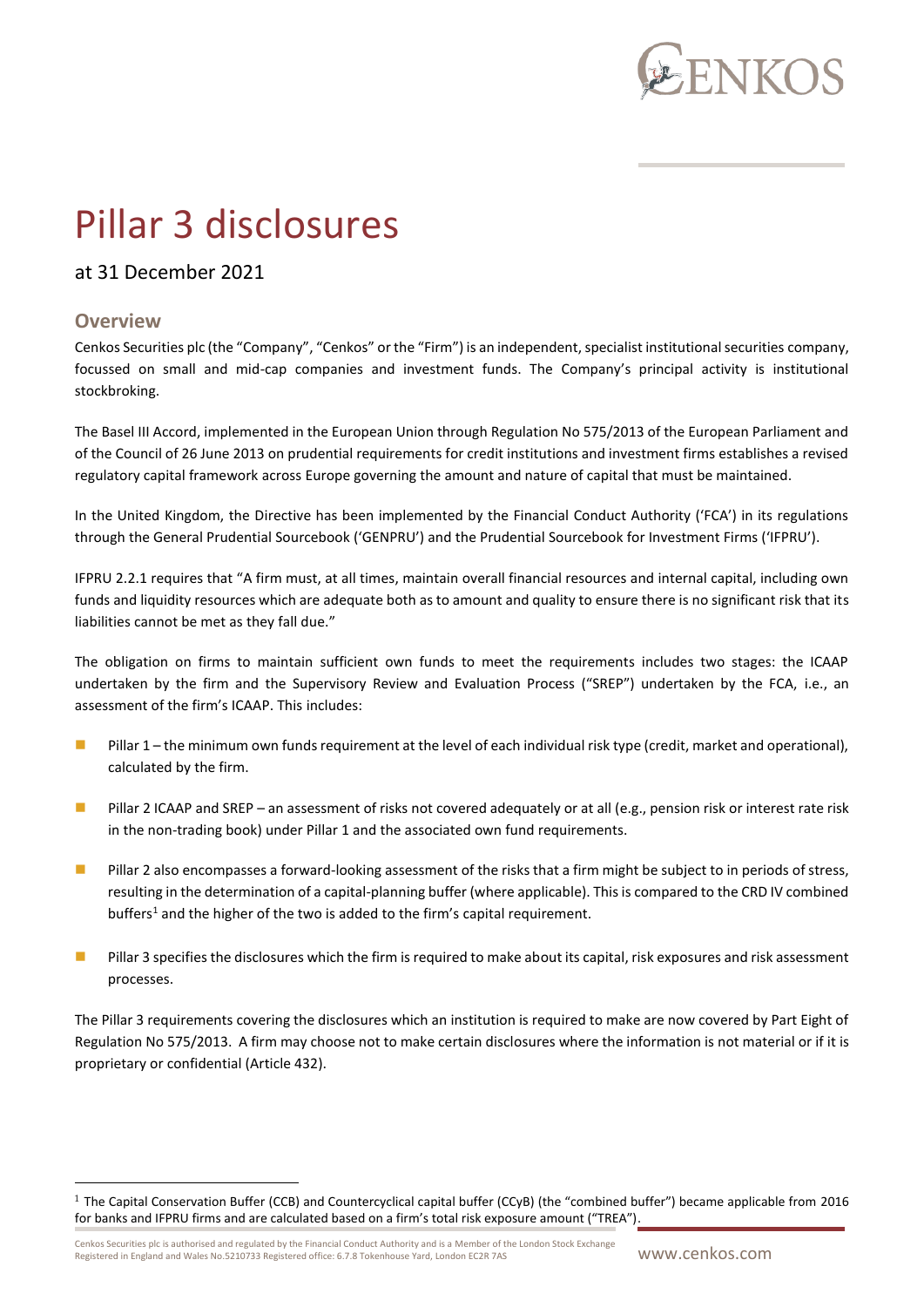

#### **I. Frequency of publication (Article 433)**

These disclosures are made on a solo basis for the Company and will be reviewed annually, as a minimum, in conjunction with the publication of the Annual Report and, if appropriate, more frequently. These disclosures are not subject to audit and do not constitute any form of audited financial statement.

#### **II. Means of disclosure (Article 434)**

The disclosures required under Part Eight of Regulation No 575/2013 can be found in the (Pillar 3) Investors section of our website (www.cenkos.com) and in the 2021 Annual Report.

#### **III. Risk management objectives and policies (Article 435)**

#### **Governance policy**

The Board recognises the importance of high standards of corporate governance and considers that the Company's success is enhanced by the imposition of a strong corporate governance framework. The Board has agreed to apply the Quoted Companies Alliance Corporate Governance Code 2018 ("the QCA Code"). The QCA Code is based around 10 broad principles of good corporate governance, aimed at delivering growth, maintaining a dynamic management framework and building trust. The application of the QCA Code requires Cenkos to apply these 10 principles and to publish certain related disclosures on its website and within its Annual Report. Details of how Cenkos has measured itself against these principles in terms of the substance and form of good Corporate Governance can be found on pages 25 to 27 of the 2021 Annual Report.

#### **The Board**

The Directors collectively bring a broad range of business experience to the Board, which is essential for the effective running of the Company. This is achieved through its own decision-making and by delegation of certain responsibilities to Board committees and by authority to manage the business to the Chief Executive. The Board is responsible for overseeing the management of the business and for ensuring high standards of corporate governance are maintained throughout the Company. The Board consists of Executive and Non-Executive Directors. The roles of the Chairman and the Chief Executive Officer are separated, ensuring a clear division of authority and responsibility at the most senior level within the Company. The Board also delegates certain responsibilities to committees of the Board (namely: the Audit, Risk and Compliance Committee ('ARCC'), the Remuneration Committee, and the Nomination Committee) and reviews the decisions of those committees at each of its meetings. The duties of these committees and the frequency with which they meet are disclosed on pages 33 and 34, 35, 42 and 45 respectively of the 2021 Annual Report.

The current and future needs of our business are considered in the context of each recruitment process. Succession planning and recruitment across the firm considers key criteria such as capability, qualifications, experience and skills. The firm has an equal opportunities and diversity policy which is applicable to all employees, consultants, interns and students on work experience, third party employees on secondment to Cenkos, temporary and agency workers and employees of companies to whom Cenkos has outsourced any process.

The day-to-day management of Cenkos' business is delegated to the Chief Executive Officer and Executive Director.

The Board meets a set number of times a year and at other times as necessary to discuss formal schedules of matters reserved for its decision which include:

- $\blacksquare$  The Company's strategy and its associated risks;
- Acquisition, disposals, closures and other material transactions;
- Risk management strategy and risk appetite;
- ◼ Financial performance, annual budgets, periodic forecasts;

Cenkos Securities plc is authorised and regulated by the Financial Conduct Authority and is a Member of the London Stock Exchange CERT AND SERVIEW AND THE SURFACT AND THE THEORY OF THE CONDUCT AND THE CONDUCT SUGGETHER OF THE CONDUCT SUGGETHER AND THE CONDUCT SUGGETHER AND THE CONDUCT SUGGETHER AND THE CONDUCT SUGGETHER AND THE CONDUCT SUGGETHER AND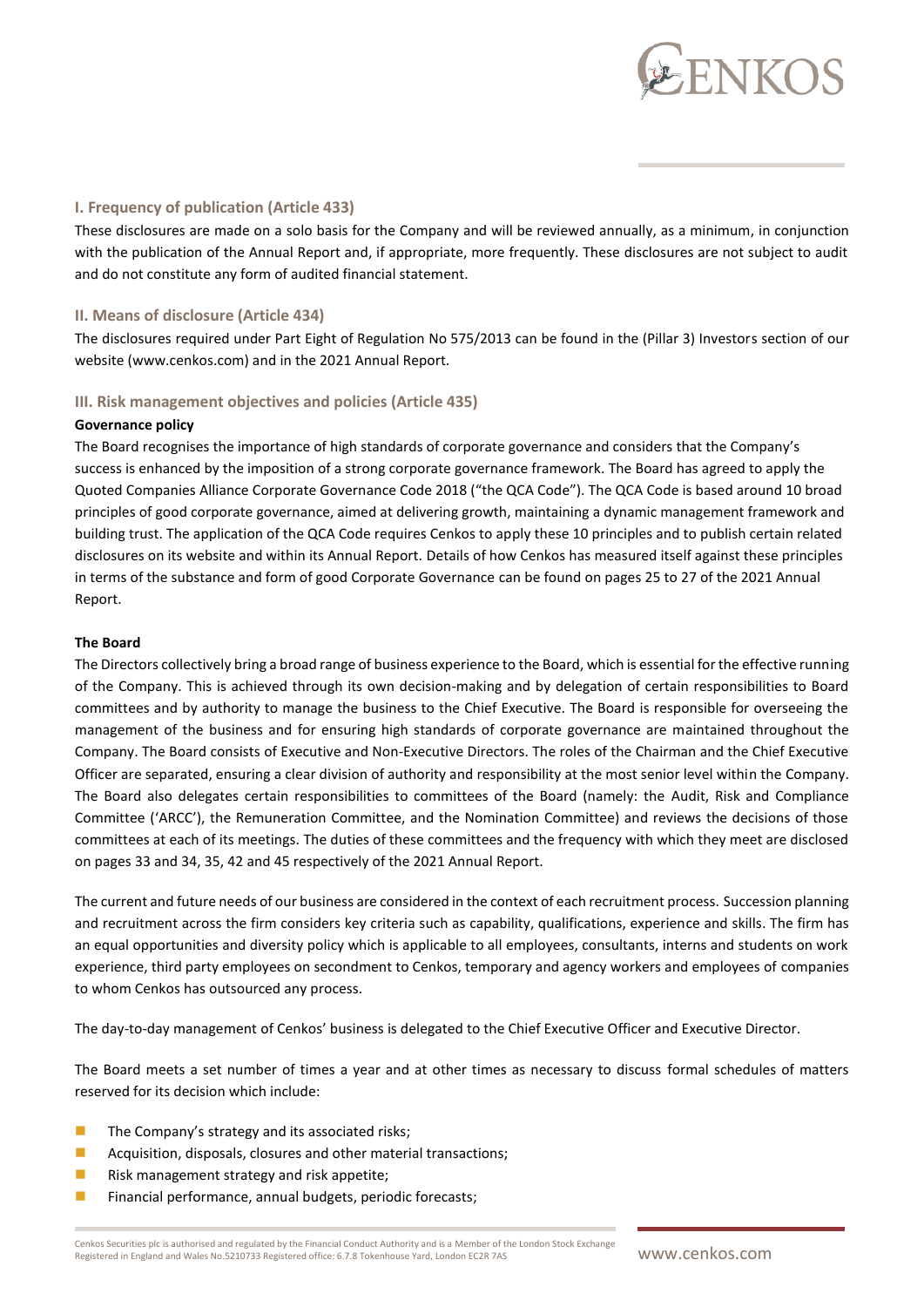

- Half year results, the Annual Report and Accounts and dividends;
- Changes to the Company's capital structure;
- Appointments to, and removals from, the Board and committees of the Board;
- Remuneration policy;
- Communication with shareholders; and
- Conflicts of interest relating to Directors.

The members of the Board as of 17 March 2022 and their biographies are laid out on page 29 in the Company's 2021 Annual Report. The number of directorships held by the Board is given in the table below:

| <b>Director</b>                                                                            | <b>Title</b>                   | <b>Total</b><br>directorships | <b>Total directorships</b><br>adjusted for SYSC 4.3A.7 R |  |
|--------------------------------------------------------------------------------------------|--------------------------------|-------------------------------|----------------------------------------------------------|--|
| Lisa Gordon                                                                                | Non-executive Chairman         | 4                             |                                                          |  |
| Jeremy Miller                                                                              | Non-executive Director         | 4                             |                                                          |  |
| Andrew Boorman                                                                             | Non-executive Director         | 4                             |                                                          |  |
| Julian Morse                                                                               | <b>Chief Executive Officer</b> | 9                             |                                                          |  |
| Jeremy Osler                                                                               | Executive Director             |                               |                                                          |  |
| Note: the table above shows total directorships including those held within the same group |                                |                               |                                                          |  |

The overall governance of the firm is based upon the high-level decision making and control framework, key controls and strategic and capital planning processes in place. The Company's approach to assessing the adequacy of its internal capital to support its current and future activities is documented in its Internal Capital Adequacy Assessment Process ('ICAAP'), which includes an assessment of each of the risks faced by the firm and the internal controls in place to mitigate those risks.

#### **Internal control and risk management**

The CEO and the Head of Compliance are responsible for the implementation and on-going maintenance of a comprehensive and effective Risk Management Framework that identifies, measures and mitigates risk within each business area. While input is obtained from all relevant areas, approval of the Risk Framework is provided by the Board. It identifies key drivers, mitigating factors and the progress made in further mitigating those risks. The probability and potential impact of the items is assessed.

Cenkos' Risk Management Framework, including the risk register and associated testing, is the main risk reporting tool used to analyse the risks Cenkos faces. The risk management and internal control framework in place is as follows:

- Significant risks are identified and evaluated by senior management in the areas of business for which they hold responsibility. The Board contributes a top-down view of risks into this review. Actions to mitigate risks are a major focus of the Board with accountabilities delegated to relevant management;
- The risk register and compliance reviews of regulatory and internal control requirements form the basis for risk and compliance testing (including second line monitoring of controls) and internal audit planning. Oversight and challenge are provided through the regular reviews by the Executive Committee ('ExCo'), ARCC and Board at each of their meetings with the Head of Compliance in attendance; and
- New client's transactions or business risks, given their importance, are specifically addressed by the Corporate Finance Supervisory Committee and the New Business Committee, with particular oversight of agreed processes by the Chief Executive Officer.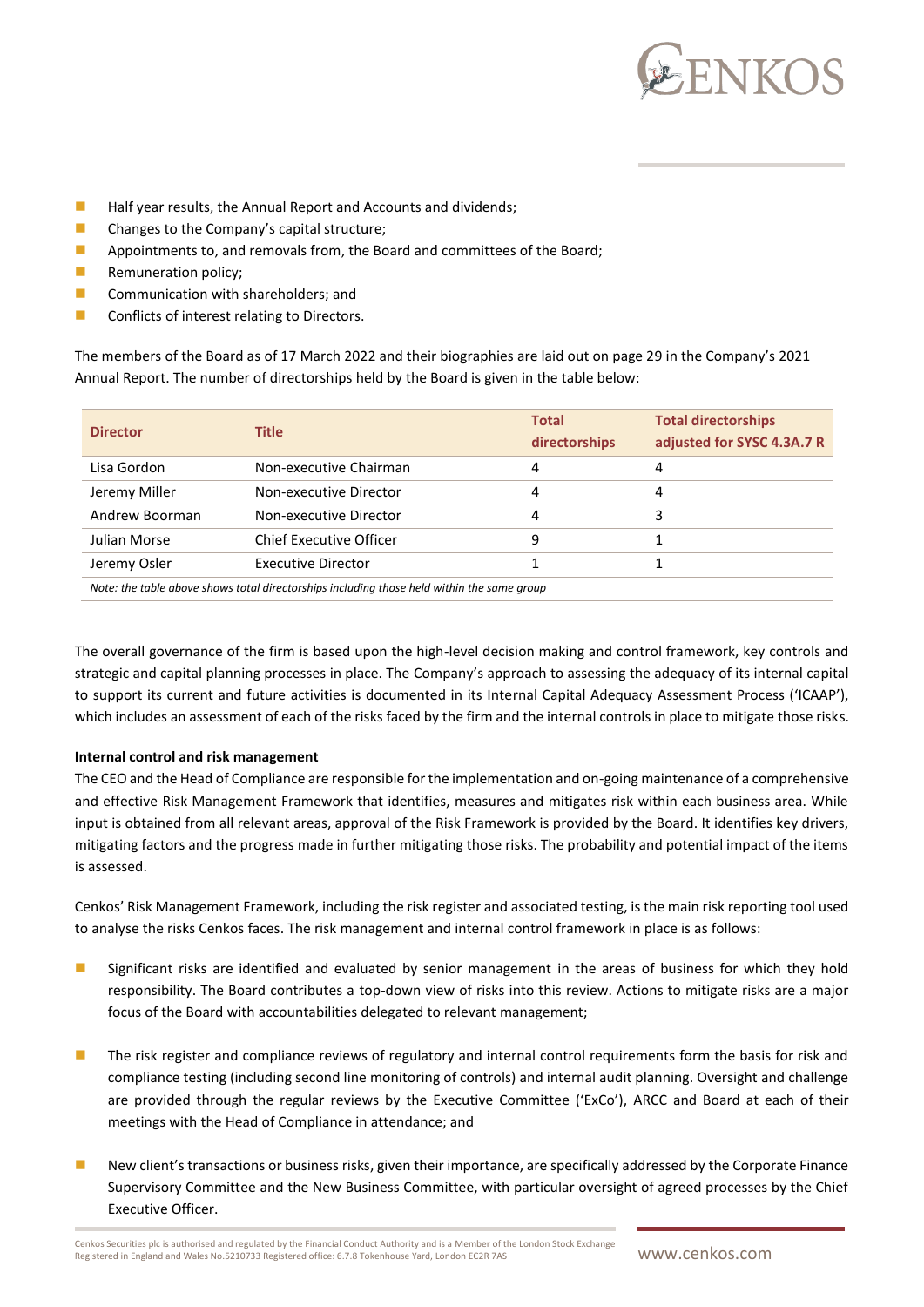

Cenkos' risk management process is a continual process of:

- $\blacksquare$  Identifying and measuring specific risk exposures;
- Setting specific day-to-day tolerance levels within the formal overall limits set by Cenkos in accordance with its risk appetite;
- Reporting risk exposures as appropriate to stakeholders, including shareholders, the Board, the ARCC and the ExCo; and
- ◼ Monitoring the process and taking any necessary corrective actions using the appropriate management tools to manage and mitigate risk, including capital allocation.

Cenkos' senior management are responsible for reviewing and evaluating the business risks within each area of the Firm's business, identifying and assessing the mitigating control(s) and procedures in place and the action plans to address any weaknesses in control. Each business unit and the Co-Heads of Corporate Finance are therefore responsible for the day-today management of the risks to which it is exposed, acting as the 'first line of defence'. This includes formally documenting, assessing and managing the key risks faced.

Support functions such as Compliance and Finance act as the 'second line of defence'. They are responsible for developing risk management policies that define what should be done to effect control, and for assuring that these policies are implemented and working to manage the risks as expected.

The third line of defence consists of internal and external audit, which are responsible for providing independent assurance to the ExCo, ARCC and Board. This includes independent reviews of the adequacy of the risk framework and the workings of the first and second line of defence. The risk framework is supported and validated by a dedicated internal audit function.

The internal audit function provides independent assurance over the adequacy and effectiveness of the systems of internal control throughout the business and assurance on the extent to which the Firm's approach to continuous improvement is maintained. The function is performed internally by the Head of Internal Audit, with RSM retained to support and provide technical assistance as required. The ARCC oversees the internal audit function, approving its plans and scope, its resources and considers the reports produced.

Cenkos has a framework for monitoring the adequacy of its liquidity and financial resources, and formally assigns responsibility for overall balance sheet management to the CEO. Cenkos performs daily and monthly calculations to monitor its financial resources. This information is provided to the Board who consider it when assessing risk policies and risk appetite.

Financial regulatory reports are provided to the FCA as appropriate and the ICAAP, ILAA and Recovery Plan are approved by the Board at least annually.

The system of internal control is designed to manage rather than eliminate the risk. As such it can provide only reasonable but not absolute assurance against material misstatement or loss.

#### **Declaration**

As noted on page 43 of the 2021 Annual Report, The Board is responsible for the overall adequacy of the Company's system of internal controls and risk management. The Board has delegated responsibility to the ARCC for reviewing and monitoring the effectiveness of the Company's systems of risk management, regulatory compliance and internal control.

Cenkos Securities plc is authorised and regulated by the Financial Conduct Authority and is a Member of the London Stock Exchange CERNIA REGISTER IN ENGLISHED AND REGISTER OF THE CONDUCT AND REGISTER OF THE CONDUCT SUCK EXCHANGE COMMUNIC COMMUNIC COMMUNIC COMMUNIC COMMUNIC COMMUNIC COMMUNIC COMMUNIC COMMUNIC COMMUNIC COMMUNIC COMMUNIC COMMUNIC COMMUN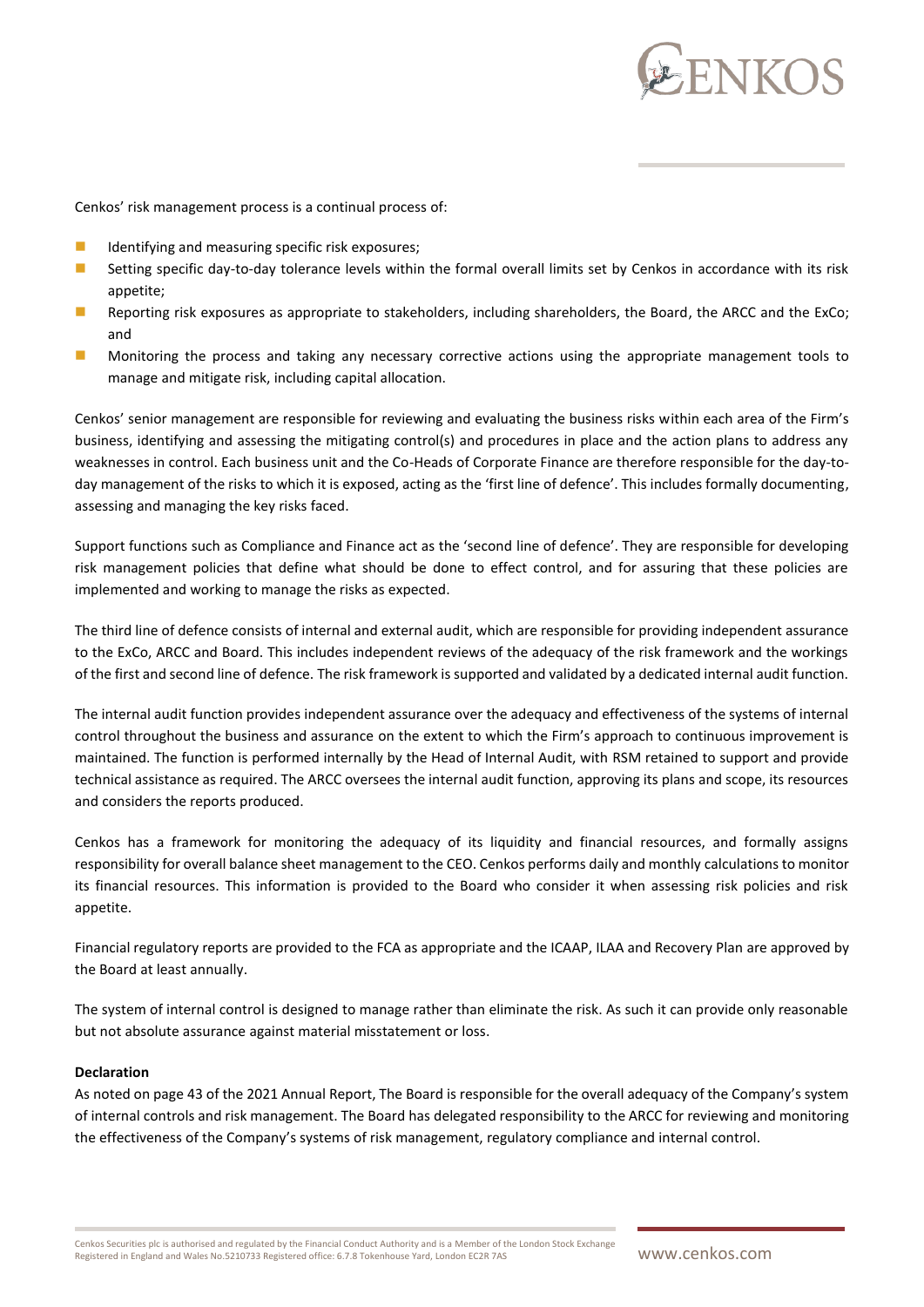

Its other key responsibilities include:

- Monitoring the content and integrity of financial reporting.
- Reviewing appropriateness of accounting estimates and judgements.
- Reviewing the Company's risk and compliance policies.
- Reviewing the Company's regulatory reporting procedures and relationship with the regulators.
- Reviewing the Company's risk appetite and making recommendations to the Board.
- Reviewing and approving of financial and other risk limits and adherence to them.
- Reviewing and challenging the Company's process for the ICAAP and the ILAA.
- Reviewing the performance of the Internal Audit function.
- Reviewing the performance of the External Auditors.

Accordingly, the Board confirms that throughout the year ended 31 December 2021 and up to the approval date of the Annual Report, there has been an on-going process of identifying, evaluating and managing the significant risks faced by the Company.

#### **Principal risks and controls**

An awareness and appreciation of risks to which our activities are exposed are built into our culture where employees are encouraged to take responsibility for ensuring that the identification, escalation and management of risk, be it reputational, operational, conduct, or other risks specific to their own business area, are integrated into their own working practices and thereby ensuring a robust governance framework from the bottom up as well as from the top down.

The day-to-day management of risk has been delegated by the Board to the senior executives across the Firm overseen by the Audit, Risk and Compliance Committee (ARCC) and underpinned by robust systems and controls proportionate with the Firm's risk appetite and governance arrangements.

Cenkos prides itself on its entrepreneurial and commercial approach, focussed on generating value and the best outcomes for its clients. However, the Board recognises that this must be balanced with a culture that seeks to ensure that all significant and relevant risk exposures are identified and appropriately managed and that mitigation strategies employed are effective.

The Governance policy and framework section on page 25 of the 2021 Annual Report describes how the Board receives input from other key governance committees along with the framework employed by the Company to manage the risks faced in the normal course of business.

In financial terms, the Board's policy aim is to hold sufficient regulatory capital that, at a minimum, it will meet its own interpretation of the most severe but plausible stress test measures and, thereby, maintaining an additional capital buffer available for use should adverse circumstances arise outside the Firm's normal and direct control.

The principal risks to which the Firm is exposed are set out in the following table. Although not exhaustive, this highlights the risks that are currently considered to be of most significance to the Firm's activities and which could affect the ongoing financial health of the Firm.

Cenkos Securities plc is authorised and regulated by the Financial Conduct Authority and is a Member of the London Stock Exchange CERT AND SERVIEW AND THE SURFACT AND THE THEORY OF THE CONDUCT AND THE CONDUCT SUGGETHER OF THE CONDUCT SUGGETHER AND THE CONDUCT SUGGETHER AND THE CONDUCT SUGGETHER AND THE CONDUCT SUGGETHER AND THE CONDUCT SUGGETHER AND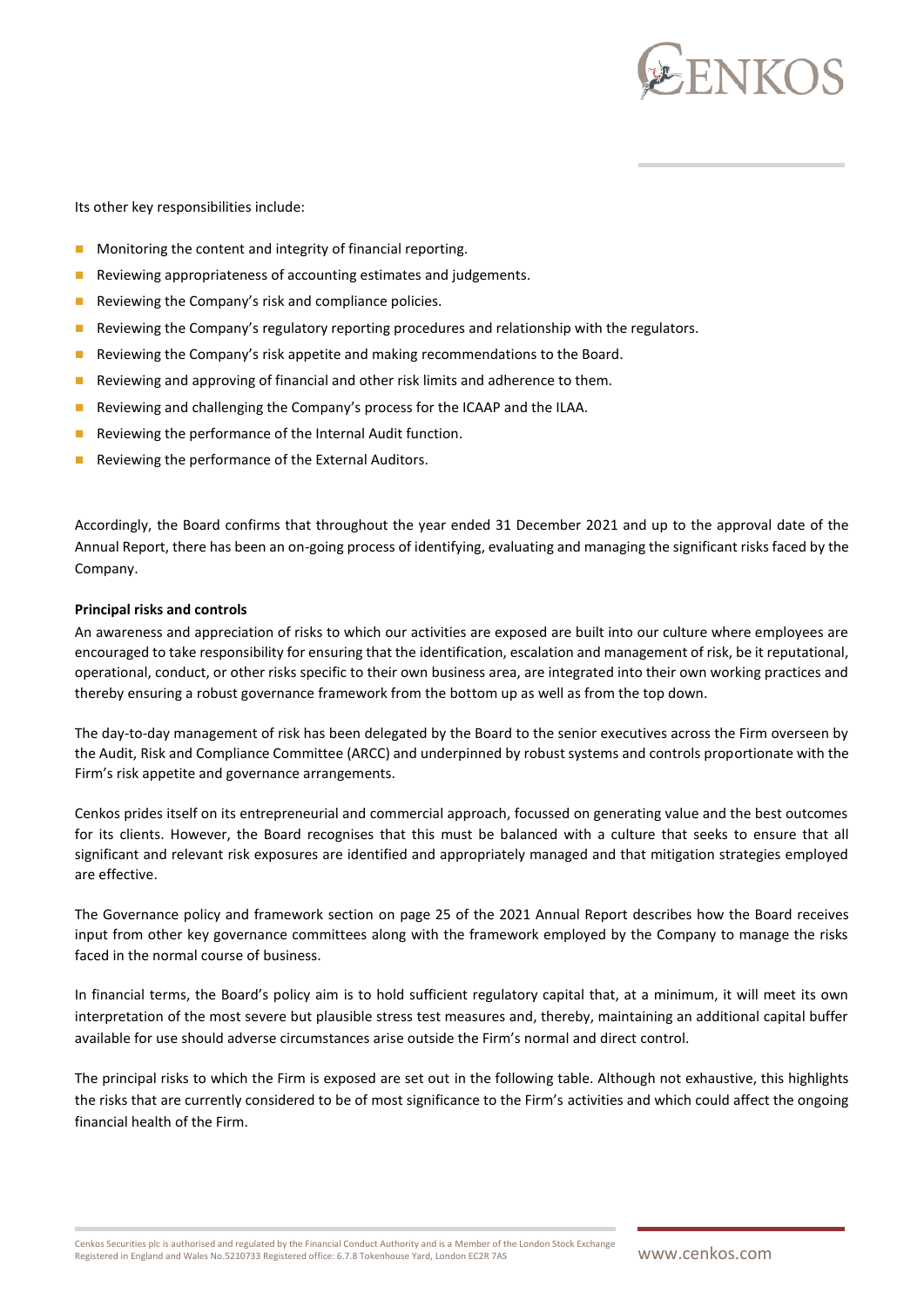# EENKOS

|                                                                          | <b>Description</b>                                                                                                                                                                                                                                                                                                                                                                                        | How the risk is mitigated                                                                                                                                                                                                                                                                                                                                                                                                                                                                                                                                                                                                                                                                                                                            | Change in the year and trend in residual<br>risk                                                                                                                                                                                                                                                                                                                                                                                                                                                                                                                                                                                                                                                                                                                                                                                                                                                                                              |
|--------------------------------------------------------------------------|-----------------------------------------------------------------------------------------------------------------------------------------------------------------------------------------------------------------------------------------------------------------------------------------------------------------------------------------------------------------------------------------------------------|------------------------------------------------------------------------------------------------------------------------------------------------------------------------------------------------------------------------------------------------------------------------------------------------------------------------------------------------------------------------------------------------------------------------------------------------------------------------------------------------------------------------------------------------------------------------------------------------------------------------------------------------------------------------------------------------------------------------------------------------------|-----------------------------------------------------------------------------------------------------------------------------------------------------------------------------------------------------------------------------------------------------------------------------------------------------------------------------------------------------------------------------------------------------------------------------------------------------------------------------------------------------------------------------------------------------------------------------------------------------------------------------------------------------------------------------------------------------------------------------------------------------------------------------------------------------------------------------------------------------------------------------------------------------------------------------------------------|
| People                                                                   | At Cenkos the health and well-being<br>of our employees is of fundamental<br>importance as they are central to<br>our success in delivering high quality<br>service and advice to our clients and<br>are a critical factor in determining<br>the long-term success of the<br>business. Attracting, developing and<br>retaining talent is essential to<br>maintain the Company's<br>competitive advantage. | The retention, professional development<br>and growth of our people remains at the top<br>of the Board's agenda.<br>We seek to minimise people risk by creating<br>the right culture and working environment<br>to drive the best outcomes for clients and by<br>positively rewarding our people with a<br>competitive total remuneration package.<br>Company-wide culture surveys are used to<br>drive employee engagement and understand<br>their views and opinions.<br>Our business continuity plans have evolved<br>to ensure our ongoing operational resilience<br>providing long-term support to employees<br>working remotely, including the provision of<br>IT solutions and equipment to ensure they<br>can operate effectively from home. | Further improvement in the Firm's<br>financial performance in 2021 has meant<br>an increase in variable remuneration<br>payments to staff.<br>During 2021, Cenkos ran several share<br>incentive schemes, which now mean that<br>all staff have an interest in the Firm's<br>equity. The schemes will be run again in<br>2022.<br>Demand for talent is high. This risk is<br>therefore likely to remain high throughout<br>2022. No change in residual risk after<br>mitigating actions.<br>No Change                                                                                                                                                                                                                                                                                                                                                                                                                                         |
|                                                                          |                                                                                                                                                                                                                                                                                                                                                                                                           |                                                                                                                                                                                                                                                                                                                                                                                                                                                                                                                                                                                                                                                                                                                                                      |                                                                                                                                                                                                                                                                                                                                                                                                                                                                                                                                                                                                                                                                                                                                                                                                                                                                                                                                               |
| <b>Health of</b><br>financial<br>markets<br>and<br>investor<br>sentiment | Our income is heavily dependent<br>upon the health of the financial<br>markets and in particular the<br>economic conditions of the UK and<br>how they impact the equity capital<br>markets.                                                                                                                                                                                                               | Cenkos continues to demonstrate success in<br>raising capital for its corporate clients. The<br>Company's financial performance has<br>further enhanced its cash and capital<br>position. This success, combined with the<br>Company's strong institutional relationships<br>and its flexible business model, means it is<br>well-placed to withstand financial turmoil.                                                                                                                                                                                                                                                                                                                                                                             | The war in Ukraine and global sanctions<br>which continue to be applied to entities<br>and individuals connected with the<br>Russian Federation, in the short term at<br>least mean it is unlikely that the broadly<br>positive market conditions seen at the<br>start of 2022 will continue. Although<br>Cenkos has no direct links to the Russian<br>Federation, it is reliant on the health of<br>financial markets and investor sentiment.<br>There are signs of a cooling in global<br>markets as the war in Ukraine and<br>lingering effects of COVID-19 continue to<br>affect the labour market and supply<br>chains, which in turn is stoking inflation.<br>Along with the UK's departure from the<br>European Union and the impact of climate<br>change, all have the potential to<br>detrimentally impact investor sentiment<br>and the health of the financial markets.<br>The risk is likely to remain high in 2022.<br>No change |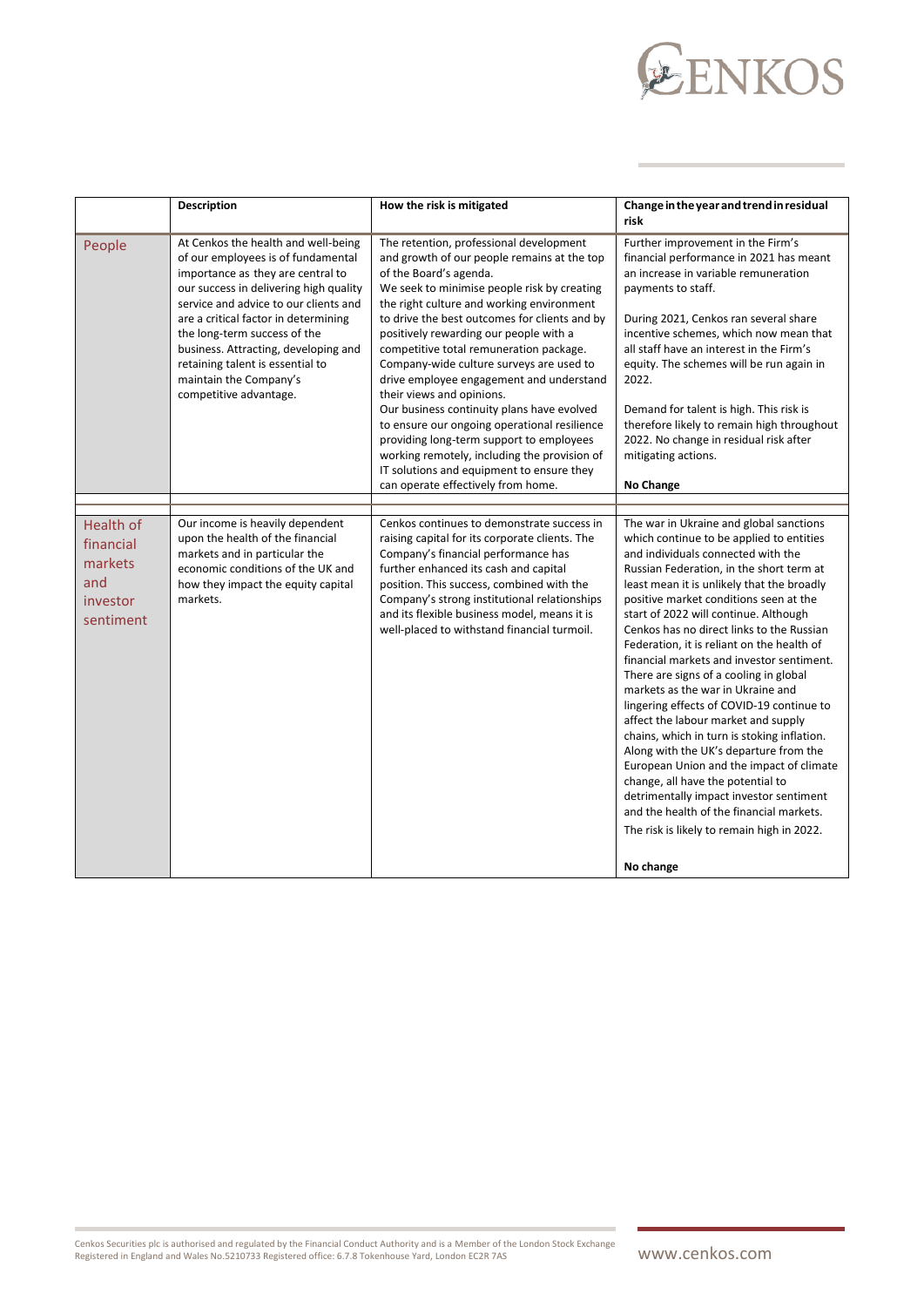# EENKOS

|                                   | <b>Description</b>                                                                                                                                                                                                                                                                                                                                                                                                                                                                                                                                                                                                                                                                                                                                     | How the risk is mitigated                                                                                                                                                                                                                                                                                                                                                                                                                                                                                                                                                                                                                                                                                                                                                                             | Change in the year and trend in residual<br>risk                                                                                                                                                                                                                                                                                                                                                                                                                                                                                                                                                                                                                                                                                                                                                                                                                                                                                   |
|-----------------------------------|--------------------------------------------------------------------------------------------------------------------------------------------------------------------------------------------------------------------------------------------------------------------------------------------------------------------------------------------------------------------------------------------------------------------------------------------------------------------------------------------------------------------------------------------------------------------------------------------------------------------------------------------------------------------------------------------------------------------------------------------------------|-------------------------------------------------------------------------------------------------------------------------------------------------------------------------------------------------------------------------------------------------------------------------------------------------------------------------------------------------------------------------------------------------------------------------------------------------------------------------------------------------------------------------------------------------------------------------------------------------------------------------------------------------------------------------------------------------------------------------------------------------------------------------------------------------------|------------------------------------------------------------------------------------------------------------------------------------------------------------------------------------------------------------------------------------------------------------------------------------------------------------------------------------------------------------------------------------------------------------------------------------------------------------------------------------------------------------------------------------------------------------------------------------------------------------------------------------------------------------------------------------------------------------------------------------------------------------------------------------------------------------------------------------------------------------------------------------------------------------------------------------|
| Reputation<br>al                  | One of the most significant risks the<br>Company faces is the damage to our<br>reputation and the potential impact<br>that may have on relationships with<br>our stakeholders including our clients<br>and shareholders and the future<br>performance of the business.<br>Reputational risk can arise from<br>financial, operational, legal or conduct<br>risks or a failure to meet the<br>expectation of one of the Company's<br>stakeholders.                                                                                                                                                                                                                                                                                                       | The Board sets the Company's cultural tone<br>by requiring a strong ethical and<br>professional culture with a commitment to<br>diversifying its cognitive thought.<br>All new business is subject to rigorous multi-<br>tier and multi-disciplinary committees each<br>of which must approve any new business<br>and/or appointments. These are both<br>chaired by Nick Wells, Co-Head of Corporate<br>Finance and Sponsor Services, with other<br>independent, skilled and experienced<br>members to appropriately support and<br>challenge.<br>Emphasis is placed upon hiring the right<br>people with a strong work ethic and<br>professional mindset.<br>We regularly engage with stakeholders and<br>market practitioners to understand how our<br>reputation is perceived.                     | Given our market share of both IPO and<br>secondary fund raisings in 2021, we<br>believe our reputation remains strong.<br>This has been enhanced by the Company's<br>ability to continue to operate effectively<br>and raise funds for its corporate clients<br>throughout the ongoing period of<br>uncertainty brought about by the COVID-<br>19 pandemic including completing 34<br>transactions and two IPOs. There is,<br>however, no room for complacency with a<br>continued focus on all mitigating factors.<br>The residual risk remains static.<br>No change                                                                                                                                                                                                                                                                                                                                                             |
| Strategic                         | The Board recognises that the key to<br>the Company's long-term success is<br>the clear articulation and execution of<br>its strategy.                                                                                                                                                                                                                                                                                                                                                                                                                                                                                                                                                                                                                 | The Executive Committee (ExCo) is subject<br>to robust and healthy challenge from the<br>Board and its sub-committees on the<br>Company's strategic direction and<br>execution. The Board reviews strategy<br>execution and the risks that threaten the<br>achievement of the strategy.<br>The corporate governance structure and<br>relatively small size of the Company ensures<br>that the Board has sufficient, well-<br>articulated, timely and accurate information<br>on which they can make informed decisions<br>and gain appropriate levels of assurance.                                                                                                                                                                                                                                   | Cenkos' growth in revenue and profits in<br>2021 have further reinforced its already<br>healthy cash and capital position.<br>Combined with the increase in size of the<br>client base demonstrate a reasonable<br>execution of the strategy.<br>2022 has started well with the completion<br>of several transactions including three<br>IPOs, although there are signs of a cooling<br>in global markets and competition for<br>clients mean this risk remains high.<br>No Change                                                                                                                                                                                                                                                                                                                                                                                                                                                 |
| Conduct,<br>regulatory<br>& legal | Conduct risk is defined as the risk that<br>inappropriate behaviour, conduct or<br>practices result in poor outcomes for<br>clients, the Company or for the<br>wholesale markets.<br>Regulatory and legal risk is the risk of<br>fines, penalties, sanctions or legal<br>action arising from the Company's<br>failure to identify or meet regulatory,<br>legislative or its legal requirements.<br>The Senior Managers and<br>Certification Regime has rightly put<br>the focus on senior management and<br>those performing FCA certification<br>functions to be responsible and<br>accountable. The Conduct Rules,<br>which accompanied this in many<br>ways, codified what is and should be<br>the right behaviour and ensure the<br>right culture. | The Company monitors and updates<br>systems and controls where necessary and<br>as new regulation and legislation requires<br>this or where market practice and<br>regulatory expectations develop.<br>Continued enhancement of the Company's<br>systems and controls remains a focus for the<br>Compliance Function together with a<br>continued strengthening of the corporate<br>governance framework. Training continues<br>to be carried out through a combination of<br>internal training delivered by the Head of<br>Compliance and other senior managers and<br>external third parties as appropriate.<br>The senior management team has<br>continued to improve communication<br>techniques to demonstrate leadership and<br>enable close oversight of the Company's<br>business activities. | Regulatory obligations are significant, and<br>the pace of change continues with the<br>supervisory imperatives set forth by the<br>FCA together with ongoing changes as a<br>result of the UK's withdrawal from the EU,<br>the continued focus on sustainability<br>issues including the increase in<br>prominence of ESG factors in business<br>operations, company disclosures and<br>investor sentiment and the role that the<br>financial services sector plays in this<br>important area. We continue to<br>strengthen our systems and controls to<br>ensure the Company's robust approach to<br>its regulated activities enables it to<br>remain relevant and focussed.<br>The ongoing remote working<br>environment, embedding of the<br>certification regime within the Firm and<br>the increased focus on conduct and<br>operational resilience in light of COVID-<br>19, the residual risk remains static.<br>No Change |

Cenkos Securities plc is authorised and regulated by the Financial Conduct Authority and is a Member of the London Stock Exchange<br>Registered in England and Wales No.5210733 Registered office: 6.7.8 Tokenhouse Yard, London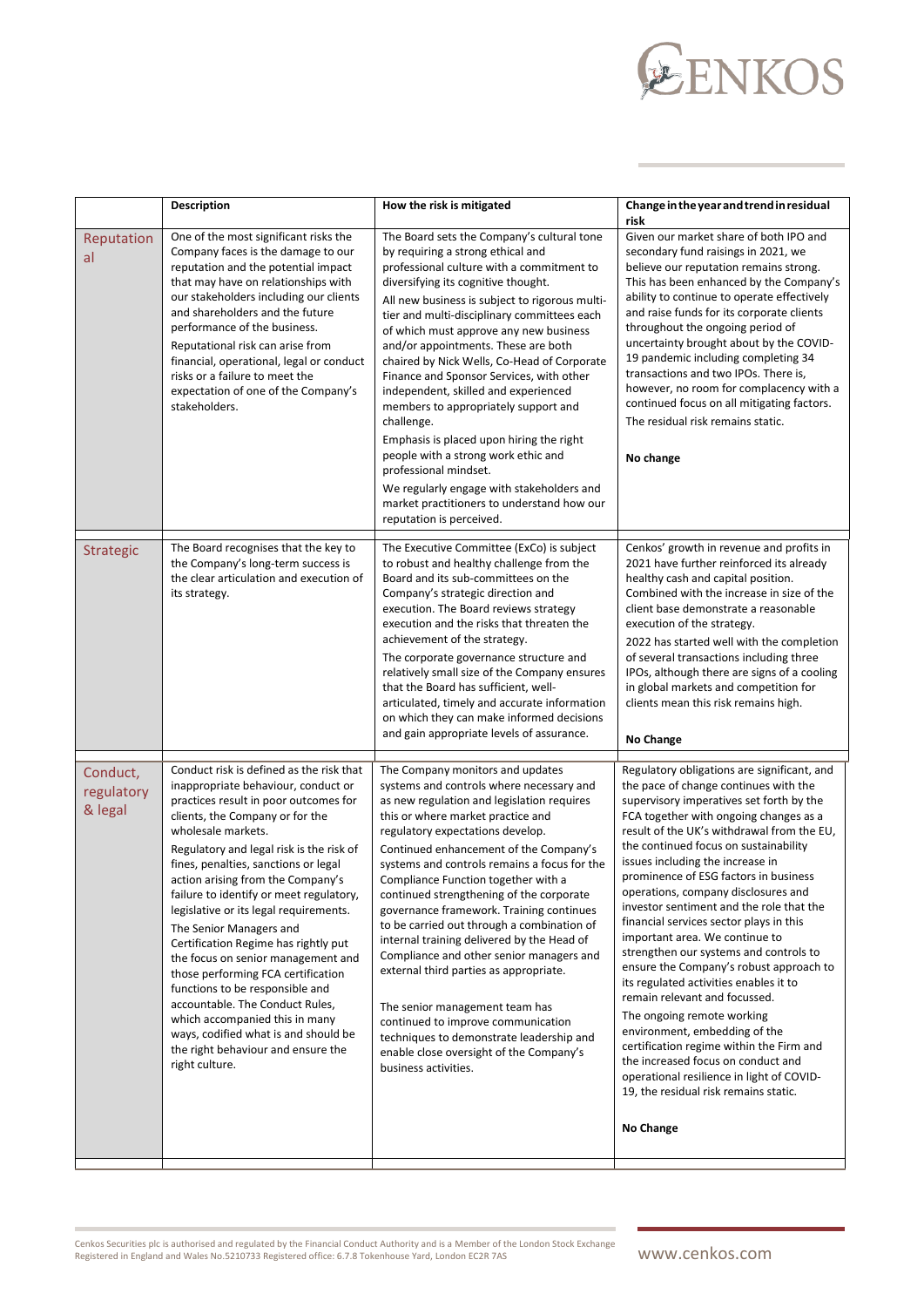# EENKOS

|                           | <b>Description</b>                                                                                                                                                                                                 | How the risk is mitigated                                                                                                                                                                                                                                                                                                                                                                                                                                                                                                                                                                                                                                                        | Change in the year and trend in residual<br>risk                                                                                                                                                                                                                                                                                                                                                                                                                                                                                                                                                                                                                                                                                                                                                                                                    |
|---------------------------|--------------------------------------------------------------------------------------------------------------------------------------------------------------------------------------------------------------------|----------------------------------------------------------------------------------------------------------------------------------------------------------------------------------------------------------------------------------------------------------------------------------------------------------------------------------------------------------------------------------------------------------------------------------------------------------------------------------------------------------------------------------------------------------------------------------------------------------------------------------------------------------------------------------|-----------------------------------------------------------------------------------------------------------------------------------------------------------------------------------------------------------------------------------------------------------------------------------------------------------------------------------------------------------------------------------------------------------------------------------------------------------------------------------------------------------------------------------------------------------------------------------------------------------------------------------------------------------------------------------------------------------------------------------------------------------------------------------------------------------------------------------------------------|
| Operational<br>resilience | Operational risks can arise from the<br>failure of the Company's core<br>business processes or one of its<br>third-party providers which then<br>materially impact its ability to<br>provide services to clients.  | We aim to be able to sustain resilient<br>operations and client services with<br>minimum disruption from a combination of<br>strong supplier relations, cloud-based data<br>storage, remote collaborative<br>communication tools and business<br>continuity planning.<br>Senior management is actively involved in<br>identifying and analysing operational risks<br>to find the most effective means to mitigate<br>them particularly where these involve the<br>outsourcing of critical or important<br>functions.                                                                                                                                                             | Operational risk exposures remain at<br>similar levels to those in prior years, with<br>the exception of technology, information<br>security, cyber security and fraud, where<br>the risk has increased as a result of the<br>pandemic and the shift to online<br>platforms.<br>We continue to invest in systems and<br>training our people to understand and<br>manage those risks, especially in the<br>hybrid working environment.<br>Consequently, the residual risk after<br>mitigating actions remains static.<br>No Change                                                                                                                                                                                                                                                                                                                   |
|                           |                                                                                                                                                                                                                    |                                                                                                                                                                                                                                                                                                                                                                                                                                                                                                                                                                                                                                                                                  |                                                                                                                                                                                                                                                                                                                                                                                                                                                                                                                                                                                                                                                                                                                                                                                                                                                     |
| <b>Financial</b>          | Financial risks are set out and<br>described in more detail in note 24<br>to the financial statements.<br>Financial risks include:<br>Market:<br>п<br>Credit/Counterparty;<br>п<br>Liquidity; and<br>п<br>Capital. | As a regulated entity, the Company is<br>required to stress test its business model<br>under various scenarios to measure its<br>resilience in terms of its solvency and<br>liquidity and its recovery capacity under<br>stress. Previously, this was conducted under<br>the Internal Capital Adequacy Assessment<br>Process (ICAAP), the Individual Liquidity<br>Adequacy Assessment (ILAA)) and (Recovery<br>and Resolution Plan (RRP)), although from<br>January 2022, this will be combined under<br>the Internal Capital and Risk Assessment<br>(ICARA) process. These reports are updated<br>regularly and reviewed by the ARCC and<br>Board - see the Governance section. | The war in Ukraine and global sanctions<br>which continue to be applied to entities<br>and individuals connected with the<br>Russian Federation, the lingering effects<br>of COVID-19 on the labour market and<br>supply chains and inflationary pressure all<br>have the potential to detrimentally<br>impact market conditions. These stresses<br>have been modelled, in all but name, in<br>the stress tests detailed in the Firm's<br>ICARA. In addition, the strength of the<br>Company's balance sheet, the flexibility of<br>the business model and low fixed cost<br>base, results in it being well placed to face<br>the challenges ahead. Notwithstanding<br>this strength, the financial risk remains<br>high, similar to the previous year.<br>Consequently, the residual risk after<br>mitigating actions remains static.<br>No Change |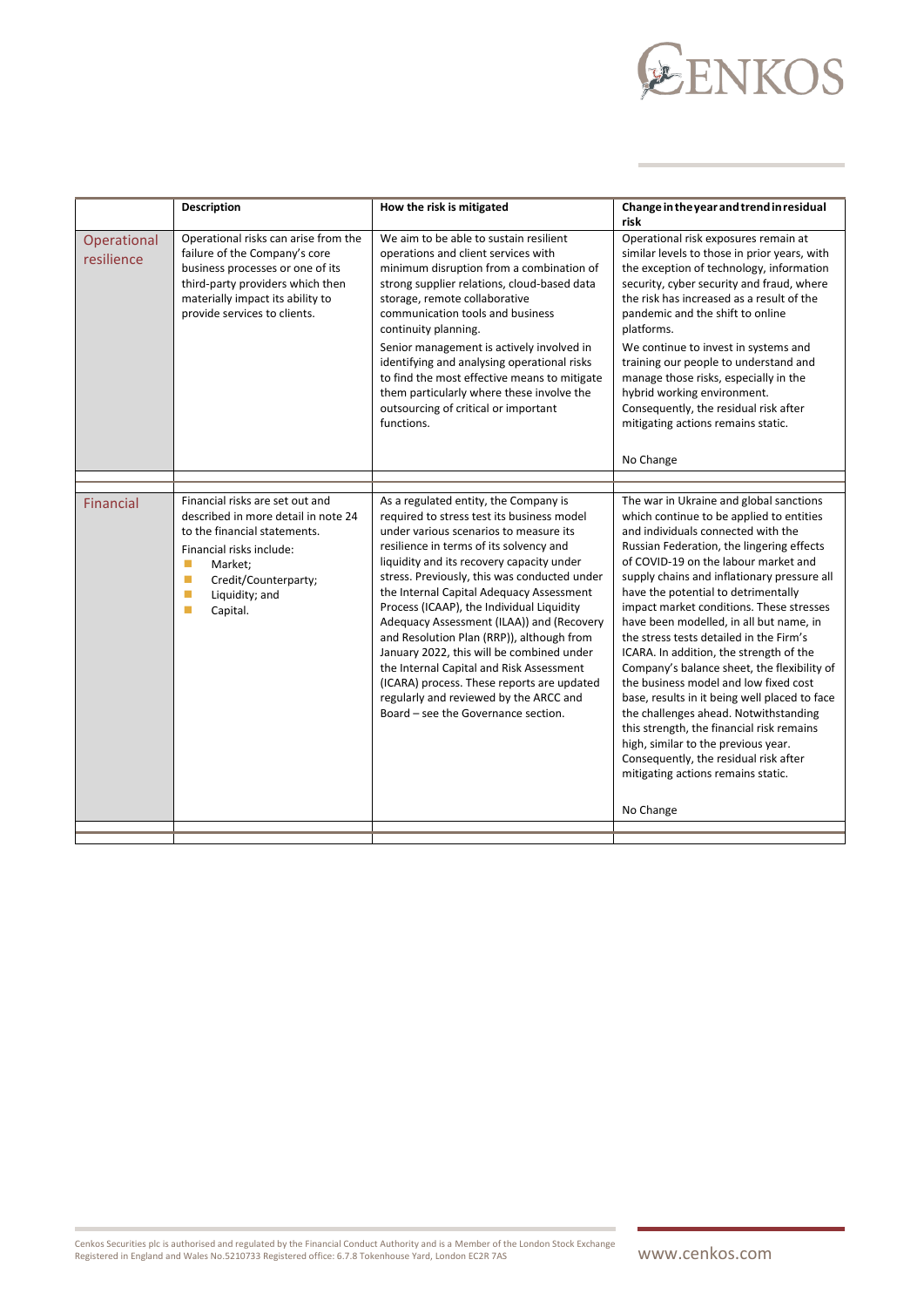

#### **IV. Scope of application (Article 436)**

Cenkos is regulated by and to the FCA on an individual and a fully consolidated basis as a full scope IFPRU 730k investment firm (FRN 416932).

#### **V. Own funds and capital requirements (Article 437, 438, 445, 446 & 447)**

As noted earlier, Cenkos has a Board approved ICAAP, which documents senior management's assessment of the risk profile of the business and the resulting capital requirements. The risk profile is assessed against mitigants and controls in place and is reasonably designed to ensure that sufficient capital is maintained to withstand the resulting residual risk. This includes stress testing the results to ensure that there is adequate capital available under such conditions.

Cenkos calculates and reports its capital resources and requirements in accordance with the current FCA regulations as laid out in IFPRU. In addition to providing reconciliation between total equity per the 2021 Statement of financial position and capital for regulatory reporting purposes, [in accordance with Article 437 (1) a], the following table summarises the capital resources available and the capital requirements under Pillar 1 from a Company perspective:

| <b>Company</b>                                  |                         |          | 31/12/2021 |
|-------------------------------------------------|-------------------------|----------|------------|
|                                                 | see note                |          | £ 000's    |
| <b>Total capital held</b>                       |                         |          |            |
| Share capital - Ordinary shares                 |                         | 567      |            |
| Share premium                                   |                         | 3,331    |            |
| Capital redemption reserve                      |                         | 195      |            |
| Own shares                                      |                         | (8, 360) |            |
| <b>FVOCI reserve</b>                            |                         | (170)    |            |
| Retained earnings                               |                         | 31,424   |            |
| Total equity per audited financial statements   |                         |          | 26,987     |
| Final 2021 dividend declared March 2022         |                         |          | (1, 593)   |
| Total tier 1 capital                            |                         |          | 25,394     |
| Tier 2 & 3 capital                              |                         |          |            |
| <b>Total capital</b>                            | $\pmb{1}$               |          | 25,394     |
| Pillar 1 capital requirement                    |                         |          |            |
| Credit risk requirement                         |                         |          |            |
| Non trading book                                | $\overline{\mathbf{c}}$ |          | 1,495      |
| Counterparty risk                               | 3                       |          | 1          |
| <b>Market risk requirement</b>                  |                         |          |            |
| Position risk                                   | 4                       |          | 766        |
| Foreign exchange risk                           | 5                       |          | 284        |
| <b>Operational risk requirement</b>             | 6                       |          | 4,735      |
| Total pillar 1 capital requirement              |                         | 349%     | 7,281      |
| Surplus over pillar 1 capital requirement       |                         |          | 18,112     |
| Total pillar 1 & CCB capital requirement        | $\overline{\mathbf{z}}$ | 265%     | 9,575      |
| Surplus over pillar 1 & CCB capital requirement |                         |          | 15,819     |
| Source: Cenkos Securities plc                   |                         |          |            |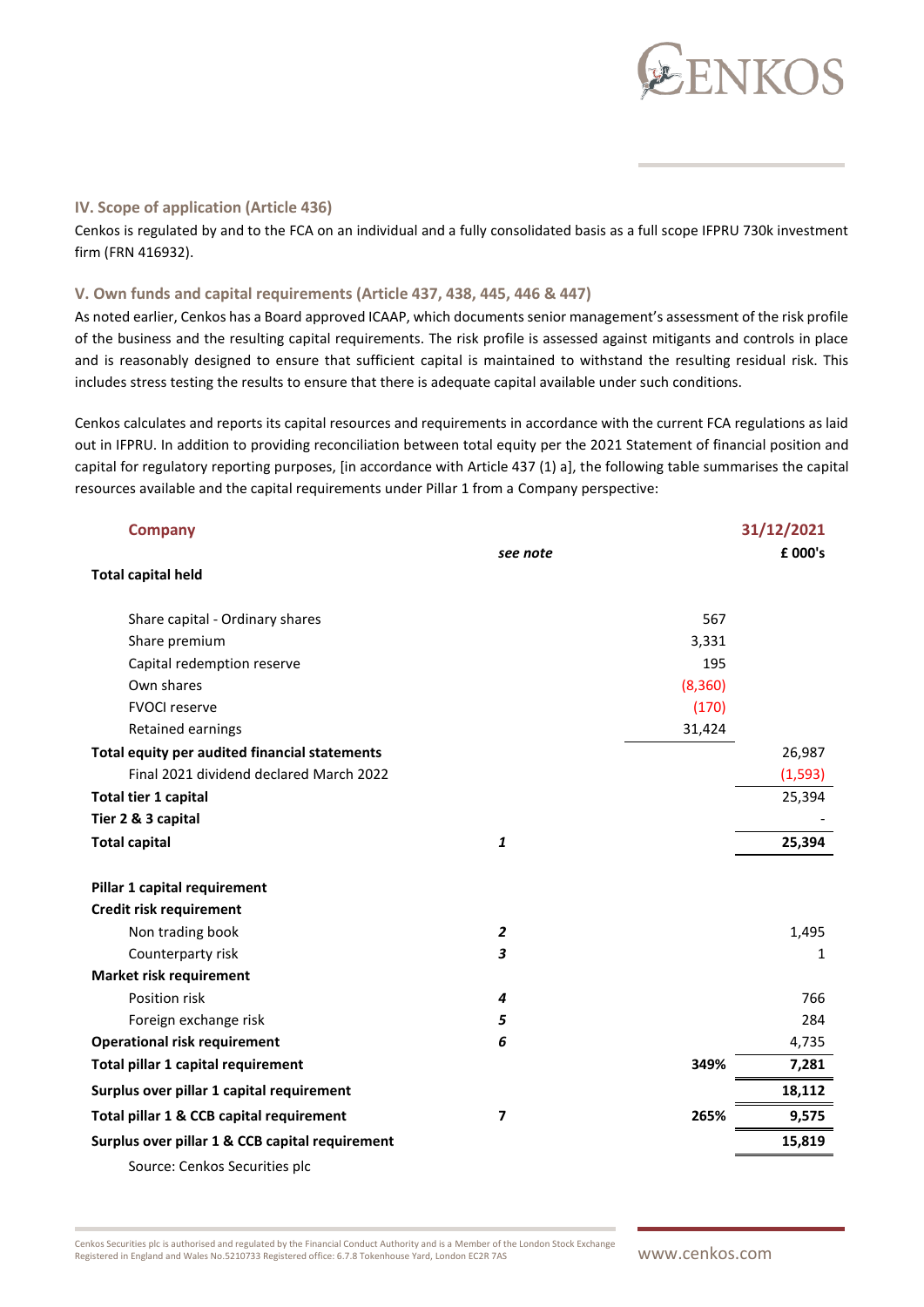

#### **Notes**

#### **1. Capital composition**

Total capital comprises solely of tier 1 capital as Cenkos does not hold any tier 2 or 3 capital or instruments. Tier 1 capital includes ordinary share capital, audited retained earnings, a deduction for the cost of shares held by the Cenkos Securities Employee Benefit Trusts and a deduction for the final 2021 dividend declared.

#### **2. Credit risk requirement: non trading book**

Cenkos uses the standardised approach to calculating credit risk on non-trading book assets. As outlined in article 112 onwards of CRR, each exposure is assigned to an exposure class and a risk weighting applied according to that class or where appropriate the exposures' credit quality step to give the risk weighted exposure as per the table below:

| <b>Exposure class</b>                | balance | risk<br>weighting | risk<br>weighted<br>exposure | capital<br>charge | requirement |
|--------------------------------------|---------|-------------------|------------------------------|-------------------|-------------|
|                                      | £ 000's | %                 | £ 000's                      | %                 | £ 000's     |
| Central governments or central banks | 1,461   | various           | 2,401                        | 8%                | 192         |
| Institutions <sup>(1)</sup>          | 34,014  | various           | 6,941                        | 8%                | 555         |
| Corporates <sup>(2)</sup>            | 2,241   | 100%              | 2,241                        | 8%                | 179         |
| Equity <sup>(3)</sup>                | 3,135   | 100%              | 3,135                        | 8%                | 251         |
| Other items                          | 3,975   | 100%              | 3,975                        | 8%                | 318         |
|                                      |         |                   | 18,693                       |                   | 1,495       |

#### **Table 2: Credit risk by exposure class**

Source: Cenkos Securities plc

(1) Where available, an ECAI rating (Source: Fitch) has been used to risk weight exposures to Institutions. Credit exposure to Institutions is broken down by credit quality step in the table below:

| <b>Credit quality step</b> | <b>Risk weighting</b> | <b>Exposure</b> | <b>Risk weighted exposure</b> |
|----------------------------|-----------------------|-----------------|-------------------------------|
|                            | %                     | £ 000's         | £ 000's                       |
|                            | 20%                   | 20,725          | 4,145                         |
|                            | 20%                   | 13,115          | 2,623                         |
| other                      | 100%                  | 173             | 173                           |
|                            |                       | 34,014          | 6,941                         |

Note: of the £34.0m exposure noted above, £33.4m is represented by cash deposits with banks.

 $(2)$  Risk weighted exposure amount after SME supporting factor.

<sup>(3)</sup> Includes: Includes: warrants and share options acquired or received in lieu of fees. The warrants and share options are carried as financial assets at Fair Value through Profit or Loss ("FVTPL") respectively and classified as level 3 as the valuation techniques used involve one or more non-observable significant inputs. An analysis of the movements in level 3 instruments is given in note 24 of the Company's 2021 Annual Report.

#### **Past Due and Impaired Financial Assets**

A financial asset is past due when the counterparty has failed to make a payment when contractually due. An exposure is considered to be impaired when there are indications that likelihood of full repayment is in doubt and therefore the carrying value exceeds the amount to be recovered through use or sale. Such indications may include ageing of the debt, persistent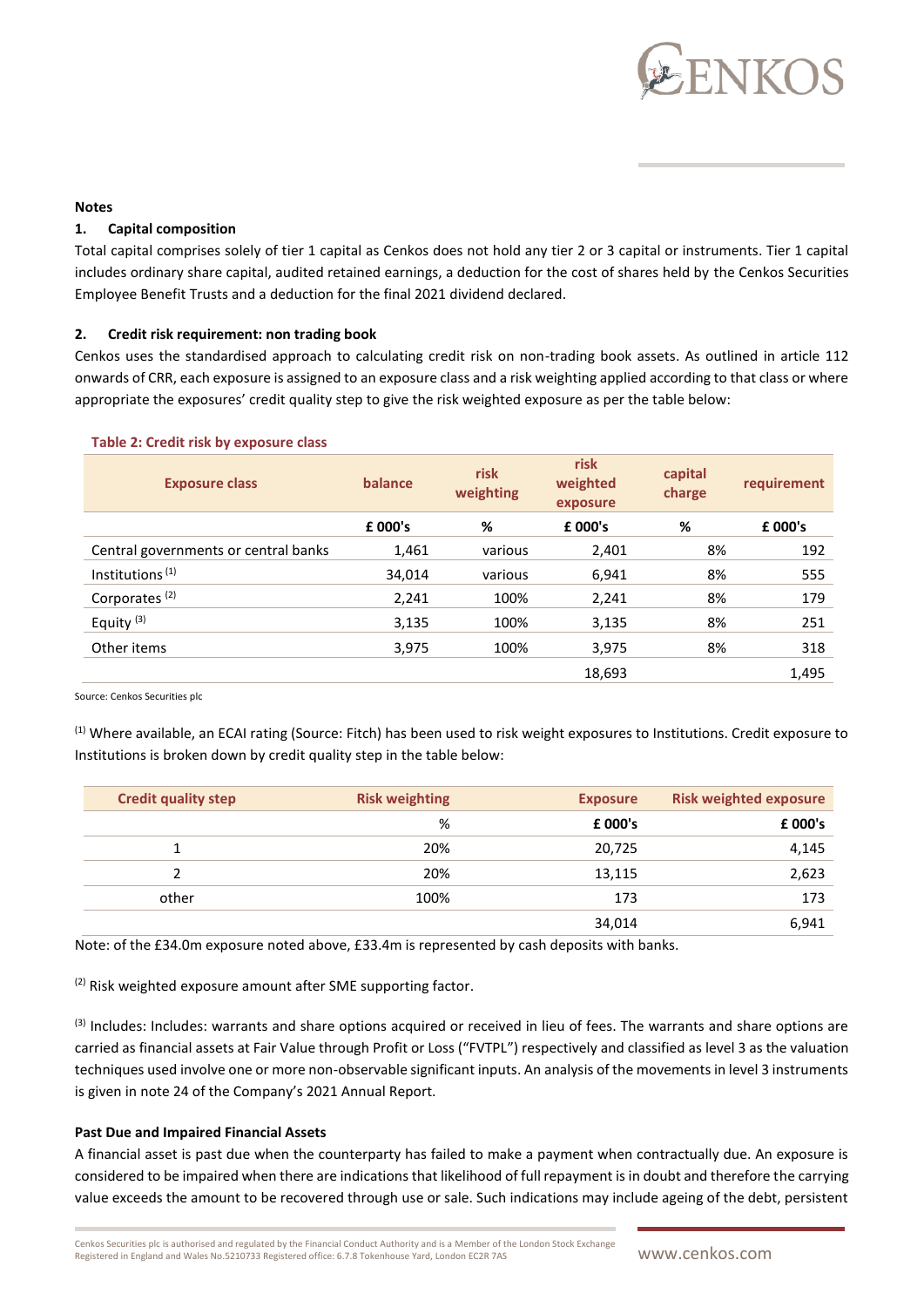

lack of communication from the debtor and internal awareness of a third-party's trading difficulties or inability to pay the amount due. Trade and other receivables include amounts due from Cenkos' corporate and investment trust clients for corporate finance advisory services and retainer fees. An allowance for doubtful receivables is made on a case-by case basis where there is an identified loss event which, based on previous experience, is evidence of a reduction in the recoverability of the cash flows. In addition, the Company recognises an allowance for expected credit losses (ECLs) for all debt instruments not held at fair value through profit or loss. For trade receivables and contract assets, the Company applies a simplified approach in calculating ECLs. Therefore, the Company does not track changes in credit risk, but instead recognises a loss allowance based on lifetime ECLs at each reporting date. The Company has established a provision matrix that is based on its historical credit loss experience, adjusted for forward-looking factors specific to the debtors and the economic environment.

#### **Credit Exposure by Geographical Distribution**

Of the credit exposures totalling £45.2m (before SME supporting factor), 99% of the exposures are inside the UK.

#### **3. Credit risk requirement: counterparty risk**

Cenkos has credit risk including counterparty risk on outstanding settlements and on non-trading book assets. Settlement/delivery risk is calculated on adverse movements in price on unsettled delivery versus payment transactions. Using the method outlined in Article 378 of CRR, the exposure (adverse movement in price) created by each trade is multiplied by the appropriate factor, determined by the age of the balance. The factors applied are as follows:

| <b>Table 3: Counterparty risk factors</b>        |                    |
|--------------------------------------------------|--------------------|
| Number of working days after due settlement date | <b>Risk factor</b> |
| $1 - 15$                                         | 8%                 |
| 16-30                                            | 50%                |
| $31 - 45$                                        | 75%                |
| 46 and over                                      | 100%               |

Source: Cenkos Securities plc

#### **4. Market risk: position risk**

Cenkos calculates its Position Risk Requirement ("PRR") using the standardised approach. The vast majority of Cenkos' holdings at any given time would be made up of UK (or other qualifying market) listed equities (both LSE and AIM). Under the standardised approach to market risk under Pillar 1, the appropriate PRR weightings are calculated as the sum of market risk (the general risk inherent in the market) and specific risk (the risk specific to the instrument issuer or the instrument itself) and are typically as follows:

| <b>Table 4: Position risk requirement weightings</b>  |               |                 |                      |  |  |
|-------------------------------------------------------|---------------|-----------------|----------------------|--|--|
| <b>Security type</b>                                  | <b>Market</b> | <b>Specific</b> | <b>Total</b>         |  |  |
|                                                       | risk          | risk            | <b>PRR</b> weighting |  |  |
| Equities                                              | $8\%$ (i)     | $8%$ (i)        | 16%                  |  |  |
| CIU's (art 348 – no look through)                     | 16%(ii)       | 16%(ii)         | 32%                  |  |  |
| CIU's (art 350 – look through to underlying equities) | 8%(ii)        | 8%(ii)          | 16%                  |  |  |
| Source: Cenkos Securities plc                         |               |                 |                      |  |  |

(i) Equity market risk is calculated on the net exposure per country portfolio, while specific risk is calculated on the aggregate of the absolute gross exposure values.

(ii) Collective Investment Undertakings ("CIU") are subject to a combined specific and general risk of 32% of the aggregate of long and short positions.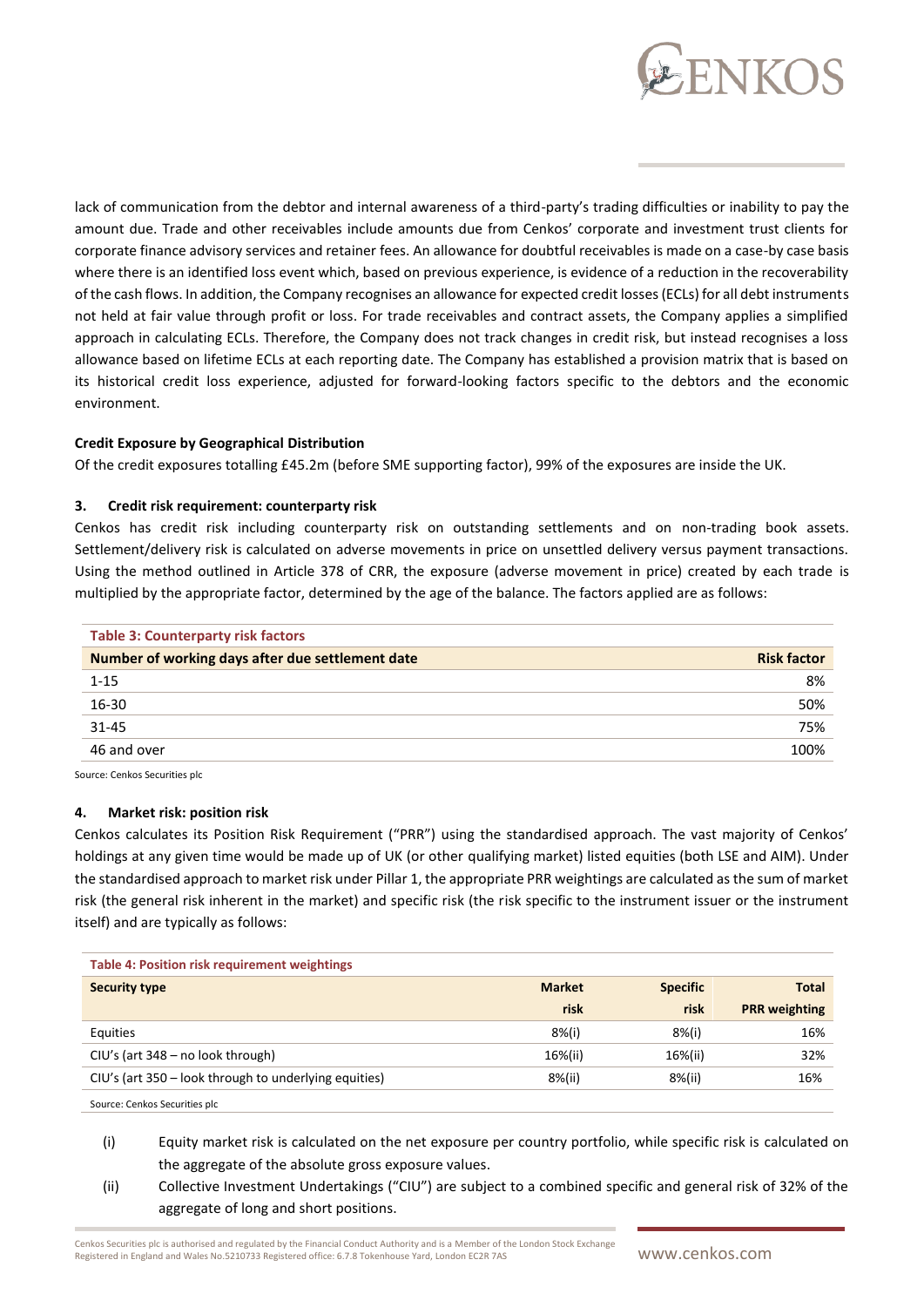

The definition of CIU's has been extended under Basel III to include not only Undertakings for Collective Investment in Transferable Securities ("UCITS") but also Alternative Investment Funds ("AIFs") and non-EU AIFs. This means closed-ended quoted investment funds are now covered by this extended definition. Consequently, the PRR is calculated at a rate of 32% of the aggregate of long and short positions. Article 350 of the CRR allows, under certain circumstances, a "look through" approach to calculate the market and specific risk on the underlying assets using percentages appropriate to those classes of assets.

#### **5. Market risk: foreign exchange risk**

Foreign Exchange PRR risk is calculated using the standardised approach, typically 8% of net exposure. Cenkos is exposed to foreign exchange risk due to holding some USD and Euro denominated shares and balances in its Euro, US Dollar bank accounts.

#### **6. Operational risk**

Cenkos applies the Basic Indicator Approach ("BIA") for operational risk. Under the BIA, the capital requirement is equivalent to 15% of the rolling annual average of the last three years' audited net interest and non-interest income.

#### **7. Combined Capital buffer**

In addition, Cenkos is also required to maintain a Combined Capital Buffer ('CCB') to be met with Common Equity Tier 1 capital, to provide for losses in the event of stress. This comprises the:

- Capital conservation buffer which on 31 December 2021 is calculated as 2.5% of total risk exposure amount; and
- Counter Cyclical Buffer which is calculated as the total risk exposure amount multiplied by the weighted average of the Counter Cyclical buffer rates that apply to exposures in the jurisdictions where the firm's relevant credit exposures are located. On 31 December 2021, the geographical distribution of the firm's relevant credit exposures meant the Counter Cyclical Buffer rate came to 0.02% of the total risk exposure amount.

Therefore, on 31 December 2021, the CCB equates to 2.52% (2.50% + 0.02%) of total risk exposure amount, which is equivalent to 31.5% (2.52% / 8%) of Pillar 1 risk requirement.

#### **Interest Rate Risk in the Non-Trading Book**

Interest rate risk is the risk that the fair value or future cash flows of financial instruments will fluctuate because of changes in market interest rates. Cenkos' interest-bearing assets are predominantly cash or cash equivalents which are subject to floating rates of interest. It has no external debt. The firm's exposure to fluctuations in the market rate of interest is, therefore, immaterial.